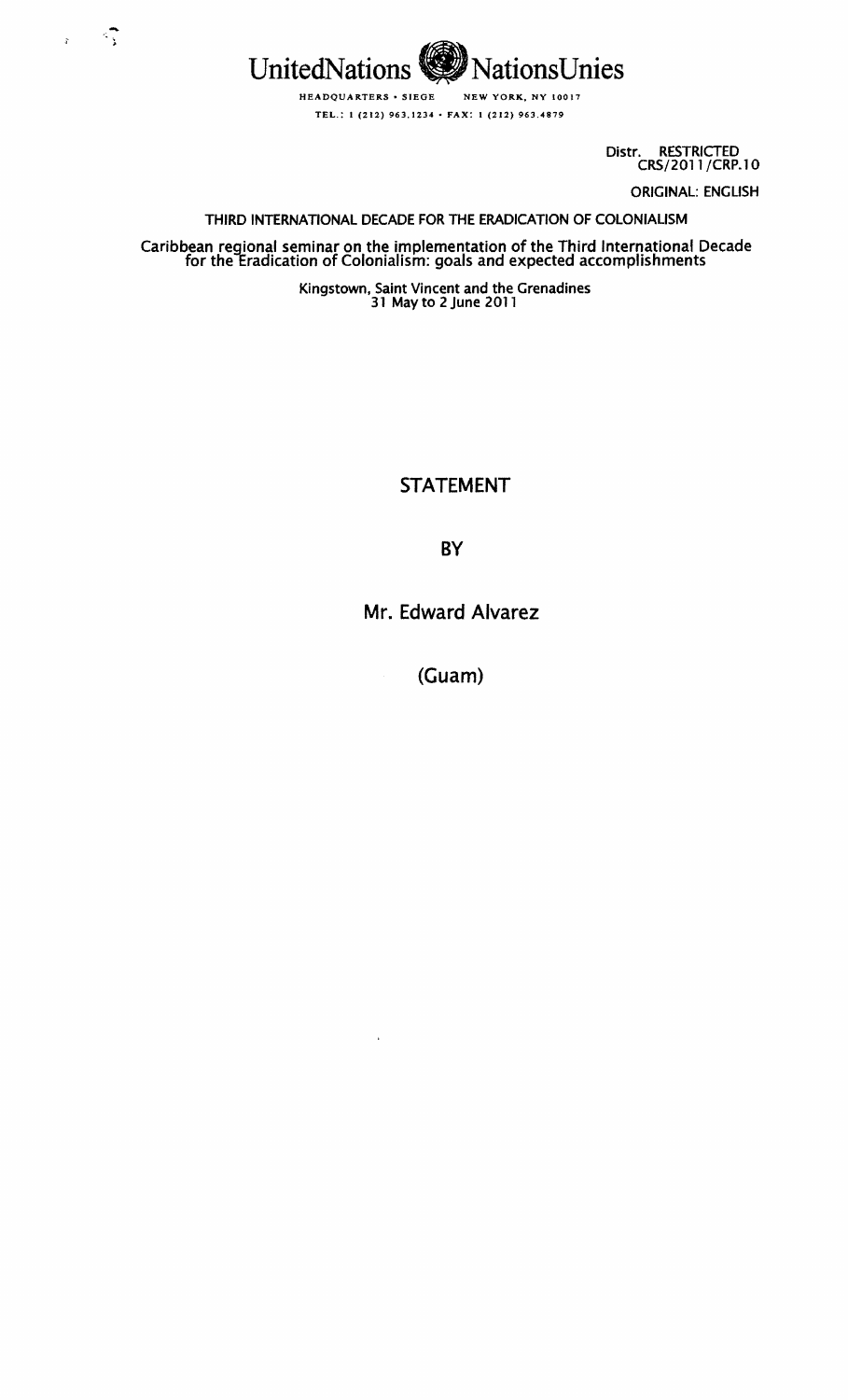# Issues and Concerns of Civil Society on Guam Presented By: Edward A. Alvarez Executive Director of the Guam Commission on Decolonization Government of Guam Representative

*r* 

# HISTORICAL PERSPECTIVES

The island is the southern-most tip of the Marianas Archipelago located in the Micronesian region of Oceania. Guam is a mere 212 square miles in area and is barely bigger than a dot in most world maps. While the island and her people remained in relative isolation from the Western world for over 3,500 years from first indications of settlement, its strategic geographical location as a crossroad between the East and West has historically resulted in colonization by various world superpowers. Spain was the island's first colonizer having stumbled upon Guam in 1521 and continued its control until the end of the Spanish-American War in 1898. Spain was followed by the United States; when Guam, a spoil of war, became a possession of the U.S. The island experienced a brief interruption of American colonization during World War II, when it was invaded and occupied by the Japanese Imperial Army from 1941-1944. Today, the island remains a possession of the United States as an "unincorporated territory"; a manifestation of neo-colonialism in a professed era of democratization by the U.S.

Chamorros (Chamorros), the native inhabitants of Guam and the Mariana Islands, migrated into the region as early as 4,000 years ago as part of the Austronesian descent into the Pacific. Chamorros' continuous colonial history is one of the longest of all colonized peoples in the world. As an unincorporated territory, island residents do not have the rights of full U.S. citizens - they are not eligible to vote in the U.S. presidential elections, nor does their one elected congressional representative have a right to vote on the floor level of Congress. While the representative has the right to vote at the committee level of congressional activity, the vote is void if it is a tie-breaker. Further, Guam is limited in its ability to develop a viable economy as prescribed in specific federal-territorial policies. In addition, the island has territorial caps established by the federal government that limit its share of federal funding for programs such as Medicare. In light of this political status, Chamorros are on the United Nations' list of Non-Self-Governing Territories (NSGTs) of the World. The list was established by the United Nations in an effort to end the colonization and exploitation of the world's peoples by recognizing and supporting their right to political self-determination.

Chamorros lived in harmony and with deep respect for the environment; recognizing that the land and sea provided sustenance for living. Society was hierarchical with a class system that provided a complimentary place for all of its members to thrive. Chamorro society was also matriarchal, in which women were revered for their ability to give birth to children. As part of their matriarchal responsibilities, women were the decision-makers and the transmitters of clan land. Ancient Chamorros were also noted for their scientific ability in the construction of aerodynamic canoes or *proas*, which were described as "flying" because of their swiftness.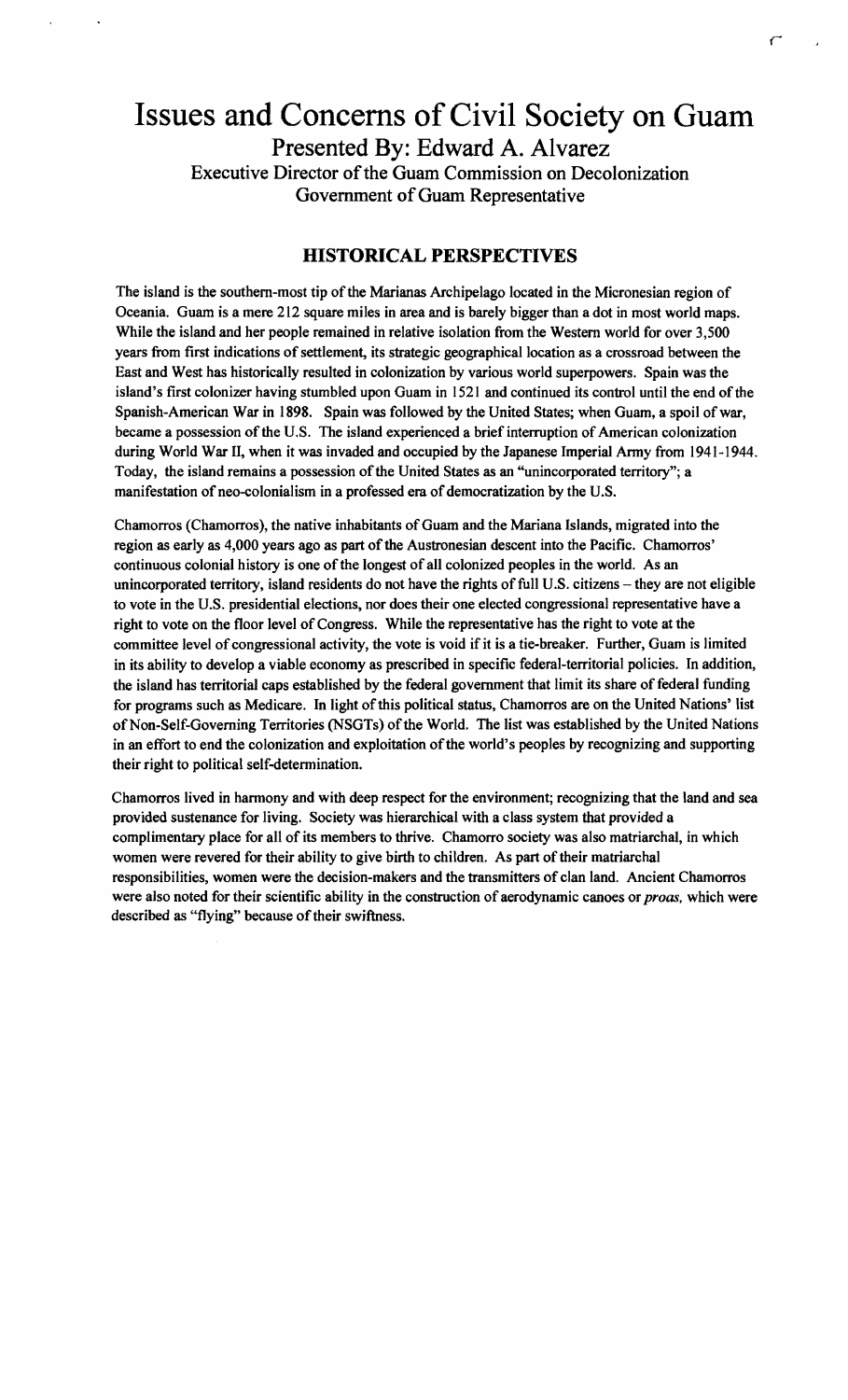Traditional Chamorro values continue to be practiced today. For example, in ancient times, Chamorros engaged in ancestral veneration and this deep sense of spirituality is still expressed in their reverence for the *taotao-mona* or ancestral spirits. In addition, core Chamorro values that have sustained time include *fa'taotao* (a deep respect for treating others as should be afforded fellow members of humanity) and *mafa'maolek* (protecting the peace and harmony in the community by getting along). Traditional practices such as *chen 'chule'* or reciprocity are also practiced today, in which Chamorros help each otherparticularly during significant life events such as in the birth of a child, marriage, or at the time of deathwith offerings of money, food, material goods, helping hands, and so forth. Considering Chamorros' history of colonization by world superpowers for over 350 years, their very existence is a testament of their sustainability and resilience over time. The planned United States mega-base build-up for Guam presents the current major threat to the survival of the Chamorro people on the island.

#### Militarization's Impact on Guam and Her People

 $\frac{1}{2}$ 

Guam and her native people have a history with militarization that parallels its 350 year-old colonization. The Spanish Era of Guam's history spanned from 1668 through 1898, when Father Diego Luis de San Vitores established a Catholic mission on the island. This period evidenced a multitude of Spanish-Chamorro wars, wherein Chamorros (typically led by their chiet) resisted the Spanish and the ideology they preached. *Maga'iahi* (Chiet) Hurao was one such chief who is most noted for his articulate speech that captures the essence of the time. Below is an excerpt from the speech delivered by *Maga'lahi* Hurao in 1671:

*The Spaniards would have done better to remain in their own country. We have*  no need of their help to live happily. Satisfied with what our islands furnish us, *we desire nothing. The knowledge which they have given us has only increased our needs and stimulated our desires. Theyfind it evil that we do not dress.* If *that were necessary, nature would have provided us with clothes. They treat us as gross people and regard us as barbarians. But do we have to believe them?*  Under the excuse of instructing us, they are corrupting us. They take away from *us the primitive simplicity in which we live.* 

*They dare to take away our liberty, which should be dearer to us than life itself.* They try to persuade us that we will be happier, and some of us had been blinded into believing their words. But can we have such sentiments if we reflect that we *have been covered with misery and illness ever since those foreigners have come to disturb our peace? ...* 

The Spaniards reproach us because of our poverty, ignorance and lack of industry. But if we are poor, as they tell us, then what do they search for? If they *didn't have need ofus, they would not expose themselves to so many perils* and *make such efforts to establish themselves in our midst. For what purpose do they teach us except to make us adopt their customs, to subject us to their laws, and to remove the precious liberty left to us by our ancestors? In a word, they try to*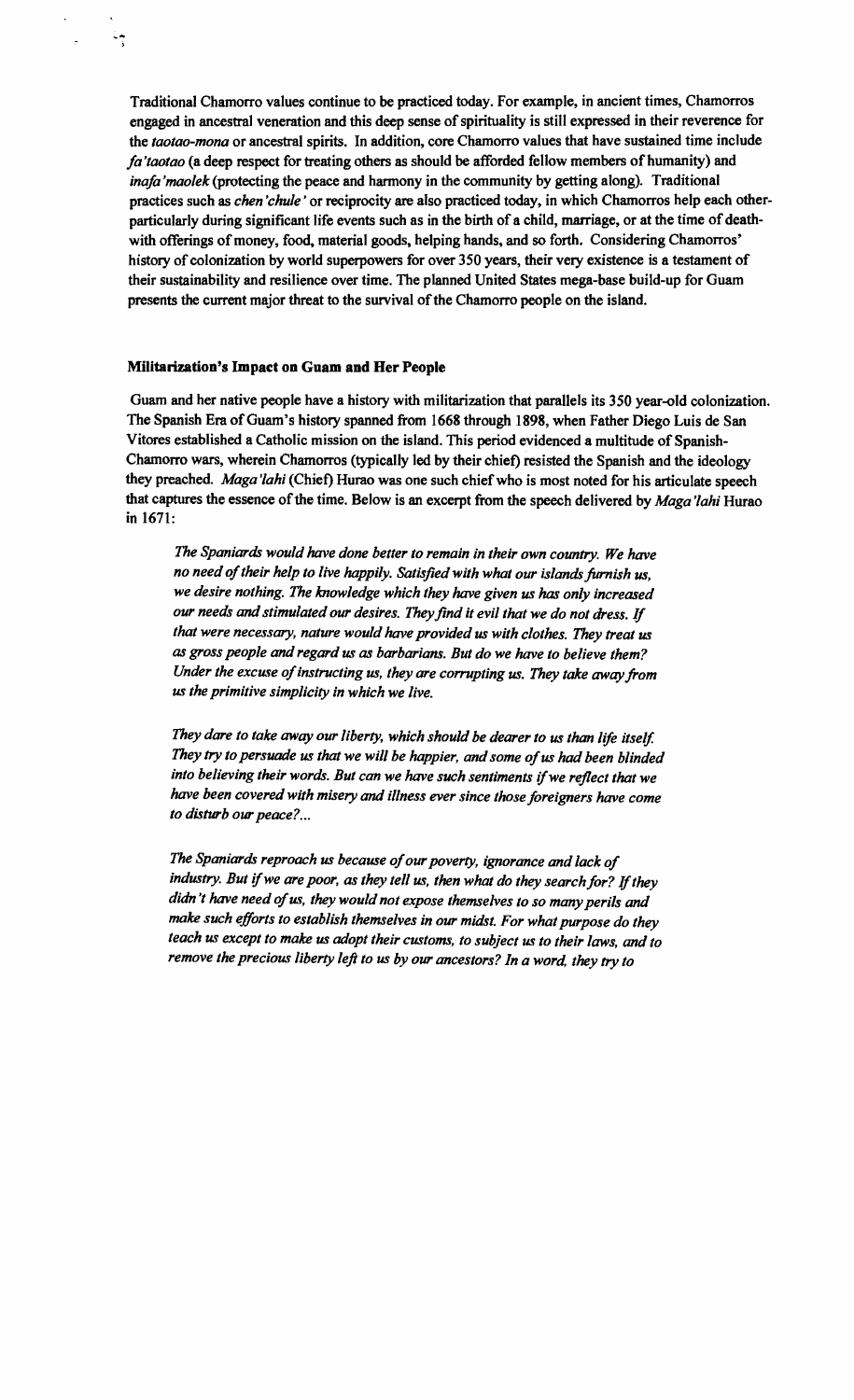make us unhappy in the hope of an ephemeral happiness which can be enjoyed *only after death ...* 

Let us not lose courage in the presence of our misfortunes. They are only a *handful. We can easily defeat them. Even though we don't have their deadly weapons which spread destruction all over, we can overcome them by our large numbers. We are stronger than we think! We can quickly free ourselves from*  these foreigners! We must regain our former freedom!

The Spanish Era was followed by the American Naval Era from 1898 until war time occupation by the Japanese Imperial Army in 1944. The Naval Era on Guam began when the island was purchased by the United States from Spain following the Spanish-American War. Guam was (and continues to be) a perfect example of colonial control and non-democratization in America. Native Chamorros were not afforded any form of representative government and were subjects of the auspices of shifting naval officers serving two-year terms in the capacity of governor. While some naval officers were more sympathetic to the local people than others, the relationship with the U.S. federal government was consistently cold and disempowering. There were a number of initiatives on the part ofruling Naval administrators that sought to give people on Guam a semblance of participation in government, such as in the establishment of a Guam Congress in 1917 that was solely an advisory body to the Naval administrators and the proposed Bill of Rights for the Chamorro people in an effort to establish civil rights recognized by the government. In the case of the latter, these efforts received no response from federal counterparts. Perhaps the most common experience of Chamorros during the Naval Era of Guam's history was the regulation of their lives by naval ordinances that prescribed daily living. Those who lived through this era described it as living on a Naval ship. Children were trained to march militantly in schools, public health officials conducted village inspections to ensure that communities were properly sanitized, and those ill with leprosy were confined to a specific part of the island and eventually exiled to the Philippines.

Guam's Naval Era was followed by the World War II Era from 1941 through 1944, when the Japanese Imperial Army invaded the island. The island's native people suffered major atrocities ofwar; including numerous group massacres, rapes, work encampment, and the enslavement of*palao 'an guerra* or comfort women to satisfy the sexual urges of Japanese soldiers. The war was a crime against the entire island, wherein the land, sea, way of life, and small scale economies of the island were destroyed. Guam's leaders and victims of war continue to testify in Congress to obtain compensation for the personal atrocities committed against Chamorros during the war period. The bill titled the Guam World War II Loyalty Recognition Act (HR44) is the more recent attempt at getting compensation. This pilgrimage to Congress continues even if it has been 66 years since the end of World War II. There were more than 22,000 people who lived through the war on Guam. Of that group, less than 1,000 are alive today, and more continue to die without compensation. Seeking war reparations in Congress is a flagrant example of the disregard for Chamorro human rights. Particularly because Chamorros were only colonial subjects and non-U.S. citizens at the time of the war, yet, Guam was invaded on account of being a U.S. possession.

Guam's World War II Era ended in 1944, when the United States came back to reoccupy the island. The recapture of the island resulted in a massive U.S. military bombardment to retake the island. Following the American re-entry onto the island, the island's people were moved into concentration camps while the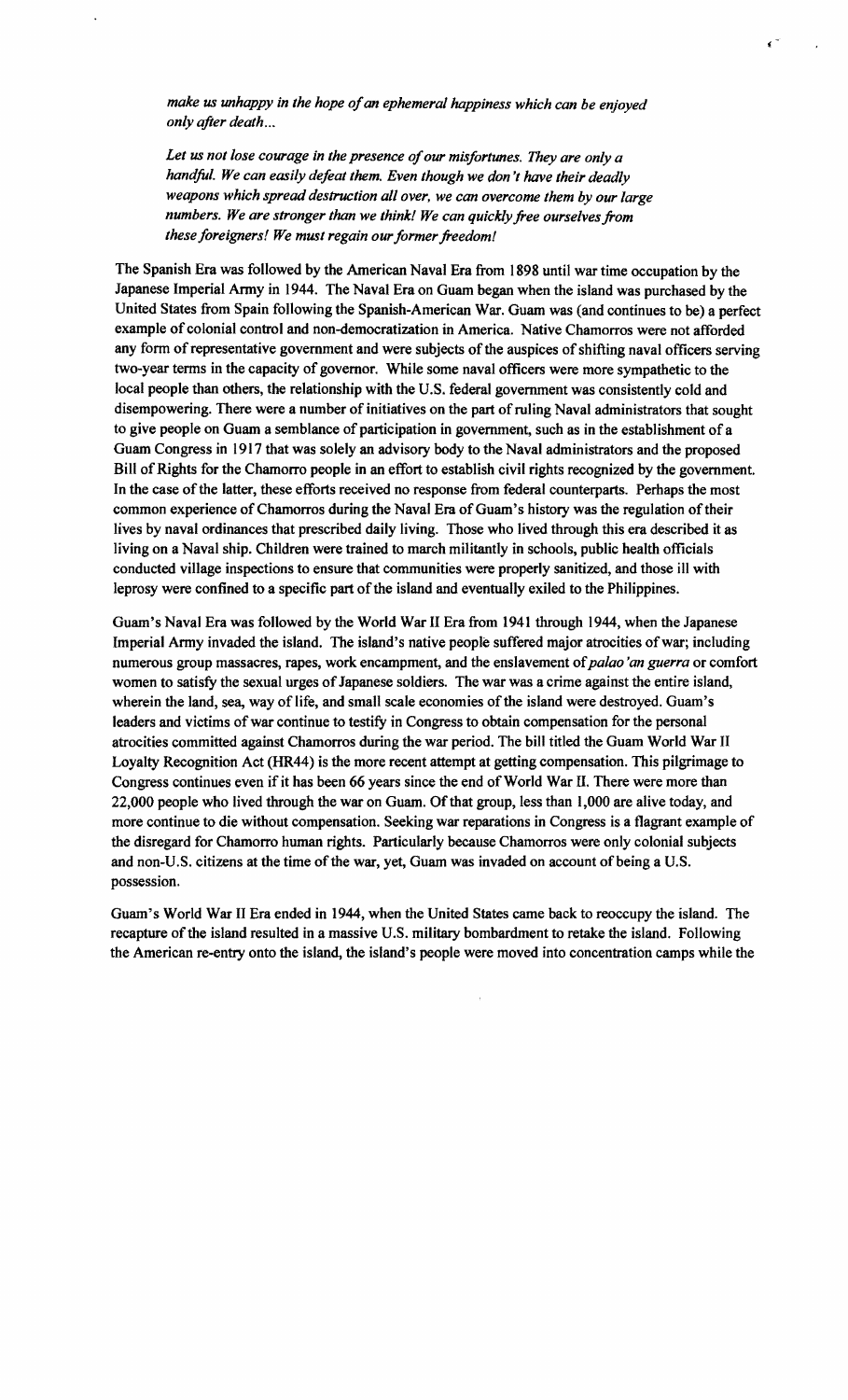Navy rezoned the land. As a result of this process, those who lived in the coastal village of Sumay were relocated to the neighboring village of Santa Rita so that Sumay could be used for the U.S. Naval base in the southern part of the island. Following World War II, up to 82% of the island was taken by the Department of Defense for military purposes at its highest level of occupation. Since then, lands have been periodically returned resulting in the current occupation of roughly one-third of the island. Through advocacy of grassroots organizations such as *I Nasion Chamorro* or The Chamorro Nation, land programs have been initiated at the local level. However, the U.S.'s current military build-up plans entail additional land takings that will increase the percentage of U.S. military occupation of Guam to about 40%.

Another area of great concern for people living on Guam as a result of militarization is the impact of U.S. bases on the physical environment. In a correspondence dated February 8,2010 from the Department of the Navy's Joint Guam Program Office (JGPO), Director John Jackson stated the following of the island's military cleanup sites:

Of*the* 95 *Air Force and Navy IRP [Installation Restoration Programs] sites on Guam,* 41 *have been cleaned up and the actions associated with those sites are complete; 22 sites have had all clean-up actions completed and are awaiting final administrative actions to be finalized before they are declared complete; 16 sites are in a long-term management status;* 7 *sites are undergoing clean-up; and*  9 sites are undergoing feasibility studies or investigation to determine what *future actions.* if*any. are required at those sites.* 

It is disconcerting to know that on an island of 212 square miles, there are a total of 95 toxic sites. While there has been some progress made toward clean-up by the Department of Defense, it is worrisome that 16 sites are in a long-term management status and that nine sites are "undergoing feasibility studies and investigation to determine what future actions, if any, are required at those sites." What are the implications on the health status of the island's people if there is no action taken on such designated toxic sites?

While the island is ridden with military cleanup sites akin to an ecological disaster area, this does not take into account its radiation exposure as a result of the U.S. atomic bomb testing that occurred in the Marshall Islands between the 19408 and 1960s. According to Guam's Senator Ben Pangelinan, the National Research Council and the National Academy of Sciences have acknowledged that, "Guam did receive measurable fallout from atmospheric testing of nuclear weapons in the Pacific." Efforts to address the presence of radiation on Guam have not been made by the Department of Defense. While the Pacific Association for Radiation Survivors (PARS) continues to advocate for the inclusion of Guam on the Radiation Exposure Compensation Act (RECA) of Congress as downwinders; the island is only recognized in the compensation category of on-site participants, of which only those connected to military service on the island qualify and not the total exposed population of the island as in the case of downwinders compensation.

Indications of poor health outcomes have been reported for people on Guam- particularly for native Chamorros. The 2003-2007 Cancer Facts and Figures publication stated, "There has been an 18% increase in the annual, age-adjusted incidence rates, and a minor increase in mortality rates per 100,000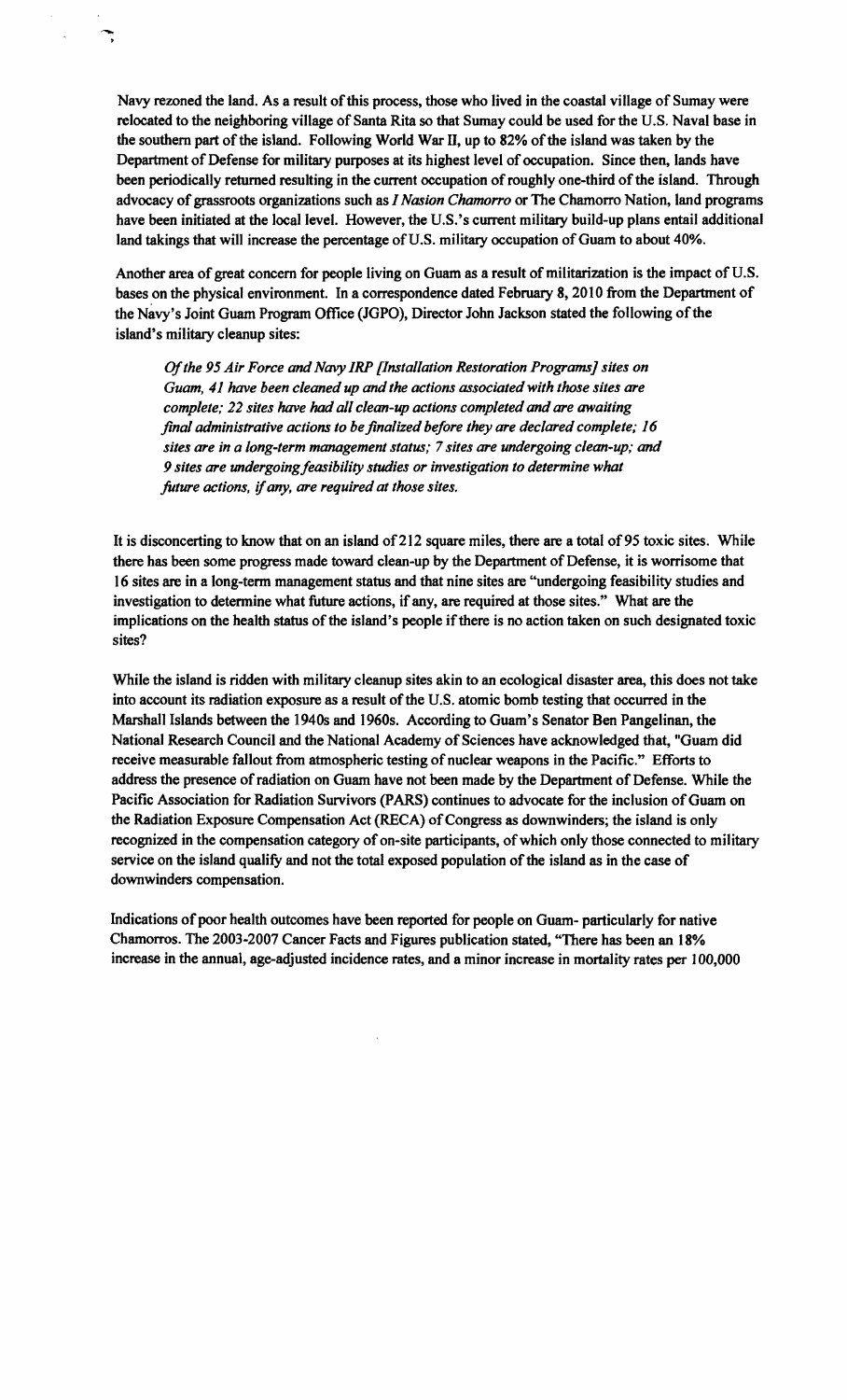population" on the island (GCCCP, 2009, p. 2). It also indicated that there were reportedly disproportionately higher incidence rates of the following types of cancers for Chamorros: mouth and pharynx, nasopharynx, lung and brochus, cervix, uterus, and liver. Scientific research has established the connection between exposure to toxic environmental sites and incidence of cancer. In addition, presentations from the Department of Public Health and Social Services personnel have indicated a recent rise in birth defects inclusive of the absence of eyeballs in babies and malformations of internal organs.

Another byproduct of militarism is the deferral of the inherent right of the Chamorro people to political self-determination. The continued colonial status of Guam affords the United States "maximum flexibility" with its Department of Defense expansion projects, implying the non-consent of the people. According to Captain Robert Lee, "... Guam is ideal for us because it is a U.S. territory and therefore gives us maximum flexibility.". In the case of bases in foreign countries, the U.S. would have to enter into a Status of Forces Agreement, however, this is not necessary in the case of Guam. The population influx connected to the increased military presence has contributed to the political minoritization of indigenous Chamorros. This process is consistent with the colonial experience ofindigenous peoples in nations such as Hawai'i, the aboriginal peoples of Australia, Native American tribes in the U.S., and the Taino Indians of Puerto Rico. The process of political minoritization ensures in lack of political power for native peoples in their respective homelands.

The final impact of the militarization of Guam to be discussed is the people of Guam's dangerously high rates of enlistment in the U.S. Armed Forces. A number of private and public high schools on the island, as well as the University of Guam all host J/ROTC programs. Two reasons that contribute to the high rate of enlistment are the limited economic opportunities on the island, as well as the high level of patriotism to the United States that came out of the World War II experience. While the choice to enlist in the U.S. armed forces certainly provides opportunities for employment, it also entails a number of safety risks. Consistent with high enlistment rates is the significant number of local people returning home deceased or disabled from wartime service.

### **History of Decolonization Efforts on Guam**

Public Law 23-147 which created the Commission on Decolonization supplanted the Commission on Self-Determination which was established in 1980 and mandated to conduct a public education program on five political status options: Independence, Free Association, Statehood, Commonwealth and Status Quo. After a series of public meetings, which were classified as educational efforts, a plebiscite was conducted in 1982. All registered voters of Guam were permitted to vote. In that plebiscite, the status options of Statehood and Commonwealth garnered the highest number of votes - however, neither option garnered 50% +1 to establish a majority. A run-offwas held in which the Commonwealth status garnered the greatest number and a clear majority of the votes. (A review of the Draft Commonwealth Act will reveal *that Commonwealth status was never considered a permanent political status but rather a transitional mechanism through which the final status would be resolved and established)* 

In 1983, then Governor Ricardo J. Bordallo initiated efforts to develop a Draft Commonwealth Act, which was placed before the people on an Article by Article basis. Of the Articles that were placed before the people – two failed to garner the required 50%+1 to be accepted. A subsequent vote was held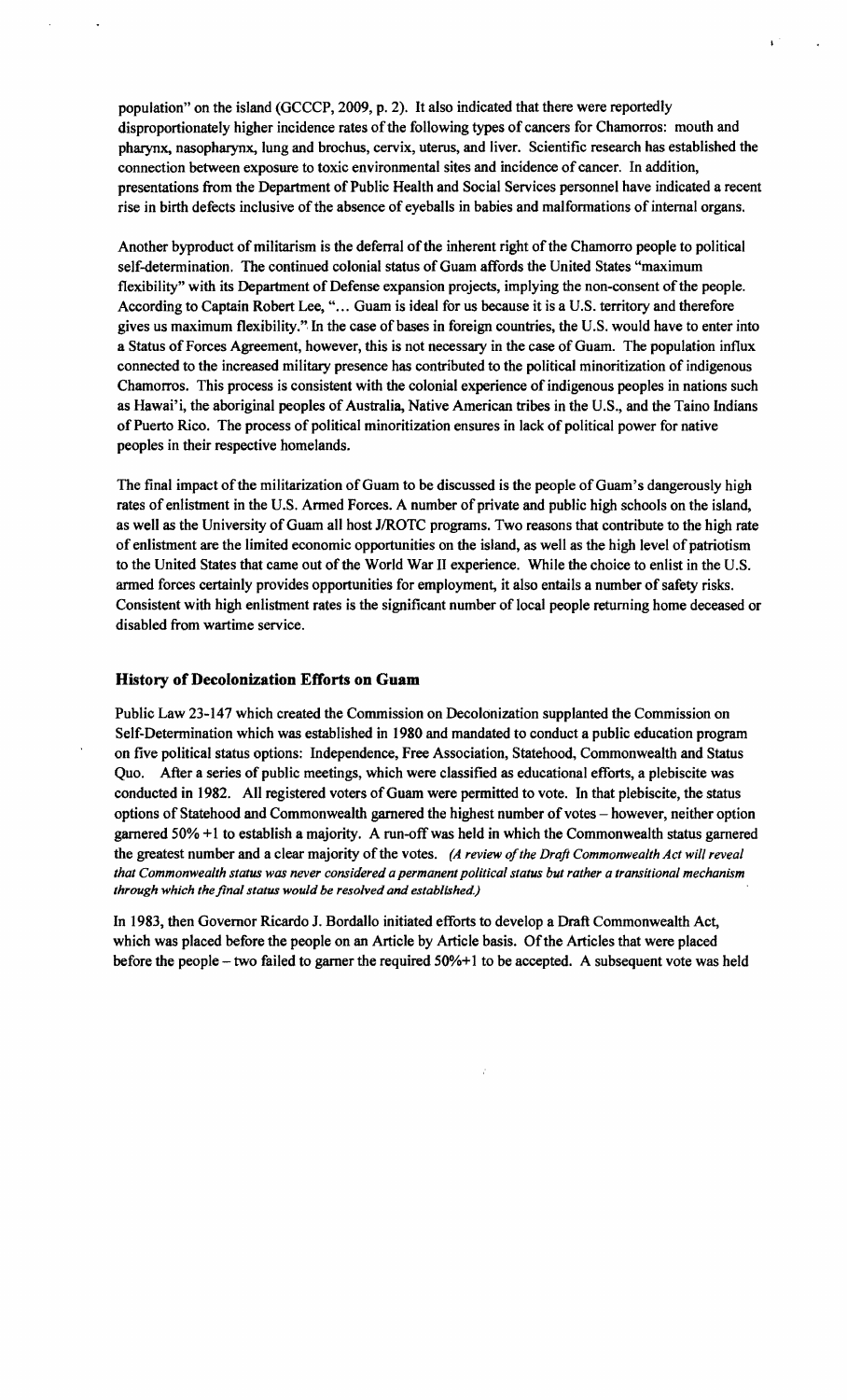on the two articles and both were passed. The Draft Commonwealth Act was then presented to the U.S. Senate and U.S. House of Representatives. The Draft Act was referred to the Committee on Resources and subsequently to the Subcommittee on Insular Affairs, Chaired by Virgin Islands Delegate, the Honorable Ron DeLugo, and on which Guam Delegate Antonio B. Won Pat was a Member.

The first hearing on the Draft Act was held in Honolulu by the Subcommittee. The Guam Commission on Self Determination was present at that subcommittee hearing and providing testimony were the following:

- 1. Governor Joseph F. Ada, Commission Chairman
- 2. Senator Francisco R. Santos, Vice Chairman and Chairman of the Guam Legislature's Committee on Federal and Foreign Affairs
- 3. Senator Madeleine Z. Bordallo, representing the Legislative Majority
- 4. Senator Marilyn Manibusan, representing the Legislative Minority
- 5. Judge Alberto Lamorena, representing the Superior Court of Guam
- 6. Mayor Francisco N. Lizama, Mayors Council Member
- 7. Attorney David Lujan, Public Member
- 8. Mr. Rufo Taitano, Public Member

-

Major disagreements surfaced at the public hearing, primarily objections posed by the Executive Branch of the Federal Government, voiced by then Assistant Secretary of Interior Richard Montoya, on the following provisions:

- 1. The article in the Draft Commonwealth Act which limits the final vote on self-determination to indigenous Chamorros as defined in the Draft Act was an issue of contention. The U.S. Department of Justice noted that there would be Constitutional Issues with such.
- 2. The article in the Draft Commonwealth Act which calls for MUTUAL CONSENT on any proposed changes to the Commonwealth Act after enactment. The U.S. DOJ argued that this would grant Guam veto power over the Congress and the federal government.
- 3. The article containing provisions for certain local authorities in the area of immigration.
- 4. The article containing provisions recognizing the independence of the Guam Judiciary (recognition of the decisions and citations by the Guam courts and the length of the probationary period when all decisions of the Guam courts would be reviewed by the 9<sup>th</sup> Circuit Court).

The Department of Interior, Office of Insular Affairs, was tasked with conducting negotiations between a federal task force (consisting of several federal agencies) to develop language that would be acceptable to both sides. Chair of the DOI team were Asst. Secretary Richard Montoya and Asst. Secretary Stella Guerra. Agreements were reached on several articles and issues, including the issue of immigration and the issue of independence for the Guam Judiciary.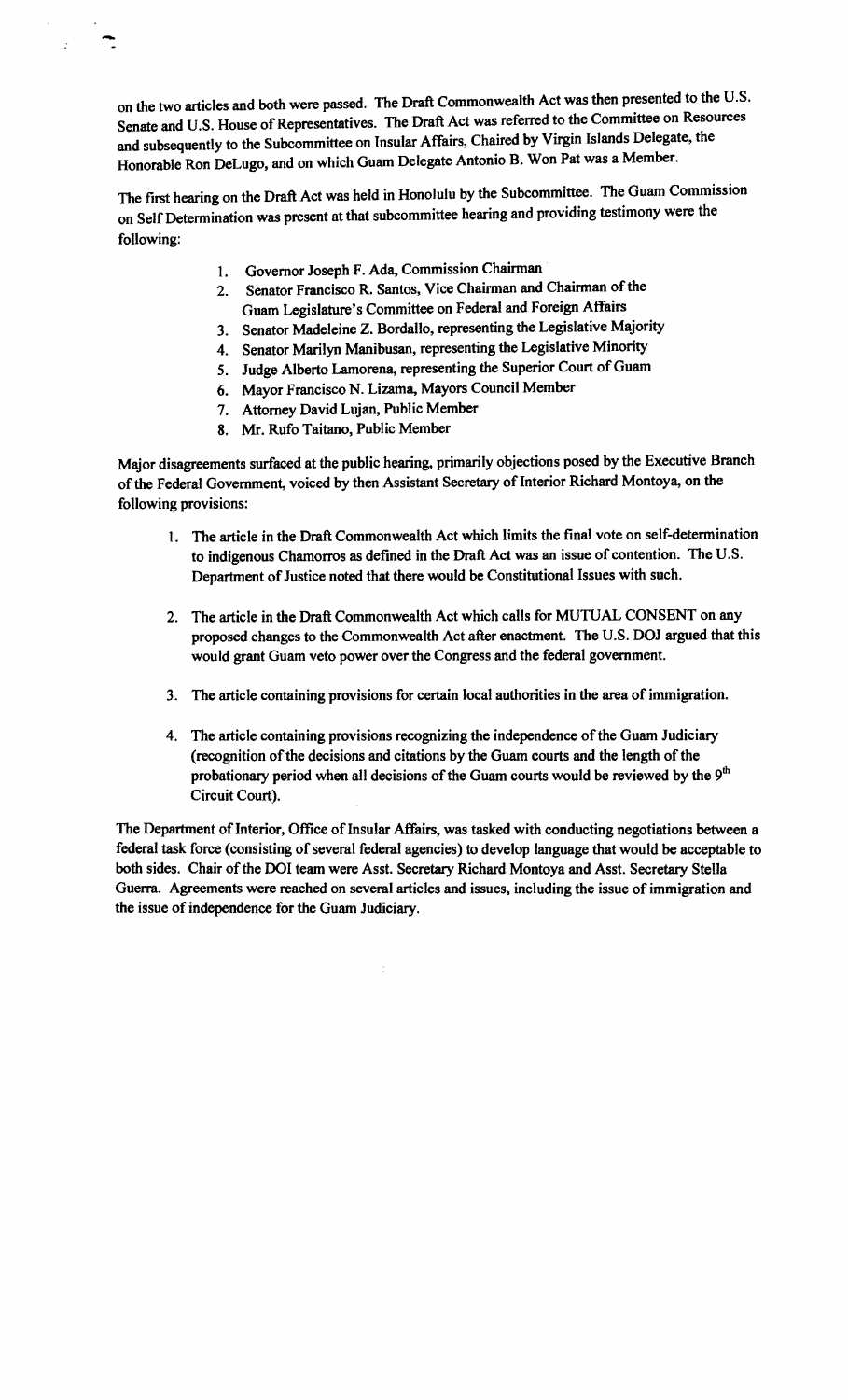# History of the Guam Creation of the Commission on Decolonization

The Commission on Decolonization created by Public Law 23-147 has been inactive for a number of years. The legislation creating the Commission was enacted by I Mina' Benti Tres na Liheslaturan Guam, notwithstanding the objections of the Governor, mandated the creation of a Commission on Decolonization. Public Law 23-147 constitutes the Commission on Decolonization and mandates that those appointed will hold their seats on the Commission for the life of the Commission. The individuals last holding seats on the Commission are:

- 1. Governor Felix P. Camacho, who relinquishes his seat and Chairmanship upon the inauguration of Governor-Elect Eddie B. Calvo.
- 2. Speaker Judith T. Won Pat, who retains her seat as Speaker of I Mina Trentai Uno na Liheslaturan Guam or, may appoint a Sepator to fill her seat.
- 3. Senator Eddie B. Calvo, who relinquishes his seat upon inauguration as Governor and assumption of the Chairmanship of the Commission.
- 4. A representative of the Guam Youth Congress. (Current designation needs to be made).
- 5. Mayor Melissa Savares, Mayor's Council of Guam or may appoint a Mayor to fill her seat.
- 6. Dr. Lisa Natividad, appointed by the Governor.
- 7. Mr. Joe Cruz, appointed by the Governor (pending).
- 8. Ms. Trini Torres, Independence Task Force representative.
- 9. Mr. Jose U. Ulloa, Free Association Task Force representative.
- 10. Former Senator Edward R. Duenas, Statehood Task Force representative.

PL 23-147 mandates that the Commission shall constitute three task forces, each to advocate for one of the three options. Each task force shall consist of seven (7) members from the general public. Staff support for the work of each task force was to be provided by the Commission on Decolonization.

The staff of the Commission consisted of an Executive Director, appointed by the Governor, and two (2) staff assistants. The Commission. like its predecessor, the Commission on Self Determination, was considered a bureau of the Governor's Office. The current Executive Director is Mr. Edward A. Alvarez. It should be noted that for FY 2010 the budget allocation was reduced by 50% of the previous year. It should also be noted that the Commission on Decolonization has no records ofany meetings for the past several years nor are there records of any meetings of the three task forces for the same period.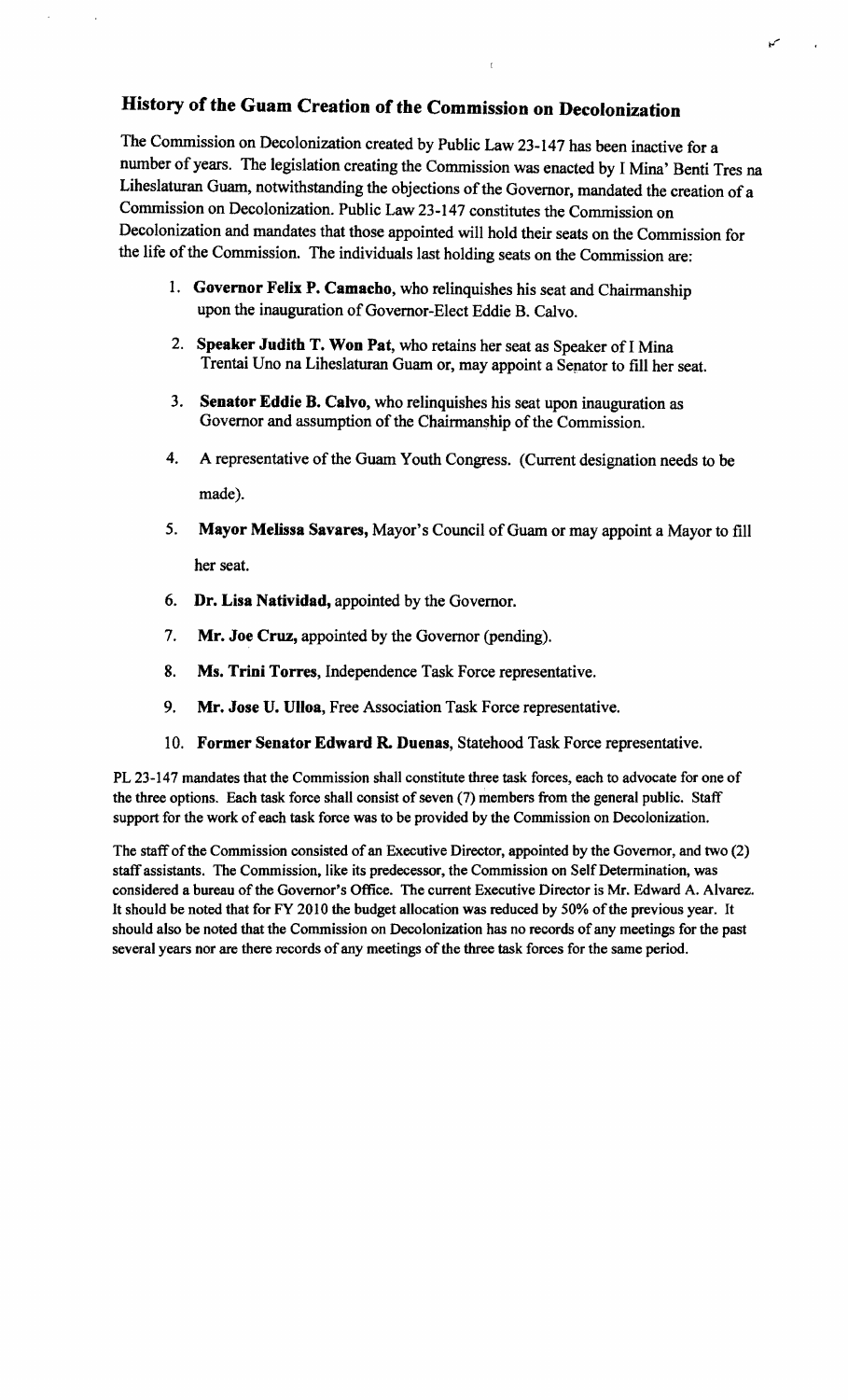# **Ongoing Initiatives Towards Chamorro Self-Determination**

While the Government of Guam's participation in political status and the area of Chamorro Self-Determination has been minimal over the past eight years, there have been a number of initiatives on the part of civil society that has advanced this area of work. Initiatives towards this end have included the following: testimonies before the United Nations' (UN) Committee on Decolonization, the General Assembly's Fourth Committee, and the UN Permanent Forum on Indigenous Issues; participation in the UN Pacific Seminars bi-annually; revitalization of the Chamorro Registry; University of Guam educational initiatives; the production of scholarly articles deepening the legal understanding of Chamorro Self-Determination; the passage of a Congressional authorization to fund a local political status educational campaign; and current efforts by the newly elected Governor of Guam, the Honorable Edward B. Calvo.

## **United Nations Testimonies**

Chamorros on Guam and off-island concerned about Chamorro Self-Determination- particularly in light of the U.S. military build-up- returned to the United Nations to provide testimony on behalf of the indigenous group in 2005. Since then, a delegation representing a variety of Guam, California, and East Coast-based Non-Government Organizations (NGOs) has consistently provided testimony to the United Nations on the question of Chamorro Self-Determination and resolving Guam's political status issue. While there was a lag in visits to the United Nations before 2005, the impending Guam Build-Up motivated concerned groups to reactivate their participation at the United Nations to raise the critical issue. The following is an itemization of delegation members, organizations represented, and the year in which the testimonies were delivered.

*2005:* 

Ń

Julian Aguon, *I Nasion Chamorro*  Debtralynn Quinata, *I Nasion Chamorro* 

*2006:* 

Fanai Castro, *Chamorro* Cultural Development and Research Institute Tiffany Naputi Lacsado, The National Asian Pacific American Women's Forum Sabina Flores Perez, The International Peoples' Coalition Against Military Pollution Victoria-Lola Leon Guerrero, The *Guam* Indigenous Collective Senator Hope Alvarez Cristobal, Organization of People for Indigenous Rights Julian Aguon, *I Nasion Chamorro* 

*2007:*  Sabina Flores Perez Victoria-Lola Leon-Guerrero

*2008:* 

Senator Vincente C. Pangelinan, Guam Legislature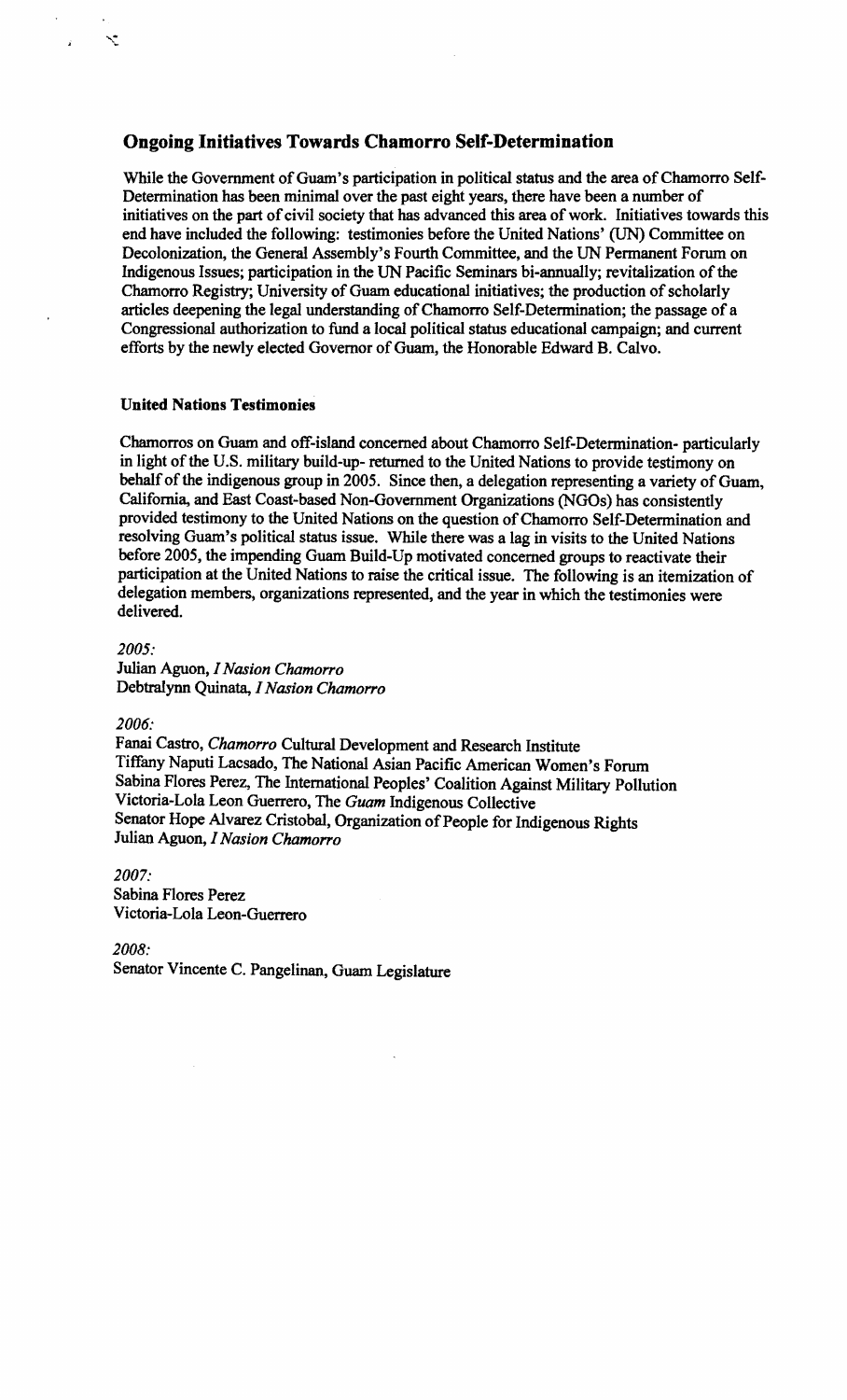Victoria-Lola Leon Guerrero, *1 Nasion Chamorro* Craig Santos Perez, Guam Indigenous Collective Michael Anthony Tuncap, *Famoksaiyan* Sabina Flores Perez Julian Aguon, *1 Nasion Chamorro* 

#### *2009:*

Senator Hope Cristobal, Guam Coalition for Peace and Justice Julian Aguon, *1 NAsion Chamorro* Michael Anthony Tuncap, Delegation to the UN Josette Marie Lujan Quinata, Chapman University PI Studies committee Megan Roberto, Teach for America, Philadelphia chapter David Roberts, University of Toronto, Dept. of Geography Destiny Tedtaotao, School of Social Work, Univ. of Southern California

## *2010:*

Hope A. Cristobal, PsyD, *Famoksaiyan* Michael Anthony Tuncap, Univeristy of California, Ethnic Studies Department Josette Marie Lujan Quinata, *Famoksaiyan* Alfred Peredo Flores, PhD candidate, Department of History, UCLA My-Lin Nguyen, Famoksaiyan-Southern California Chapter David Roberts, University of Toronto Department of Geography Maria Roberts, City University of New York, School of Business

These presentations occurred before a combination of the United Nations' Special Committee on Decolonization, the General Assembly's Fourth Committee, and the Permanent Forum on Indigenous Issues. They were generally themed around the human rights violation of the Chamorro peoples' right to self-determination. Further, the threat to the survival of the Chamorro people and their culture in light of the massive planned military build-up was raised. Requests were made for a United Nations intervention to visit Guam and assess the situation. In addition, requests for funds in support of a self-determination campaign for people on Guam were made of the UN, particularly in the absence of support from Guam's administering power, the United States. Attached to this report are a number of testimonies presented before the UN. Presentations before the UN's Special Committee on Decolonization and the General Assembly's Fourth Committee have been made as the traditional approach to evoking the UN in the past. A new intervention strategy was initiated in 2008 when Chamorro Human Rights Attorney, Mr. Julian Aguon, presented before the UN Permanent Forum on Indigenous Issues. His testimony is seminal in that it explored the use of a different arm of the UN for action. The following is an excerpt of his testimony:

*"It is a sad commentary that the Administering Power year after year abstains or votes against UN resolutions addressing the "Quest ofGuam* " *and resolutions reflecting the*  work of the UN on decolonization including the resolution on the Second International Decade for the Eradication of Colonialism and the very recent Declaration on the Rights of Indigenous *Peoples. With this non-support by Guam's administering power, it is no wonder that the list of*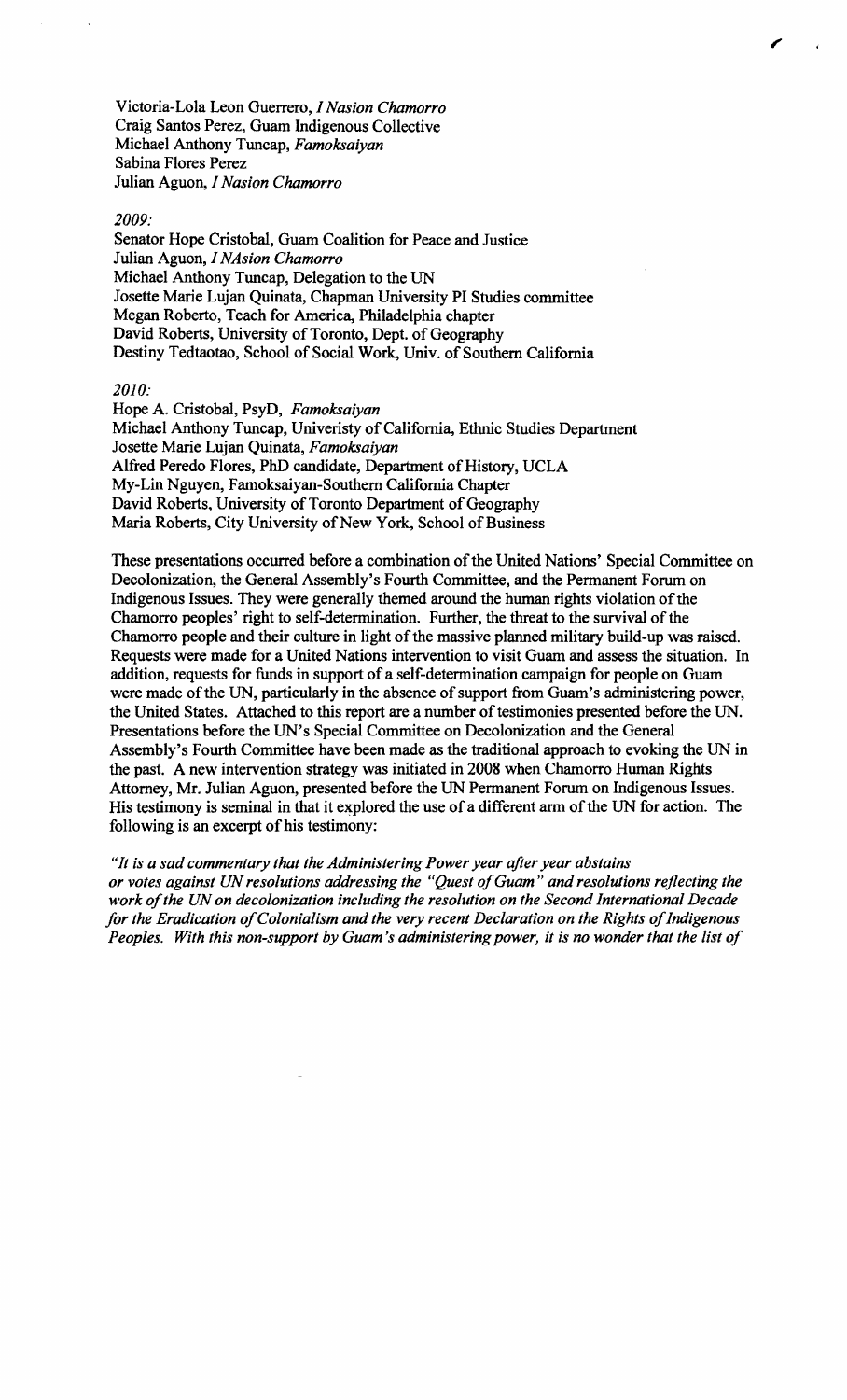Non~elfGoverning *Territories under the administration ofthe United States has turned halfa century old with little progress. "* 

It is noteworthy to mention that these trips to the United Nations in New York City are either self-funded by the presenter or the sponsoring organization and is rooted in a commitment to advance this work in the interest of the well-being of Guam for future generations.

### **Revitalization of the Chamorro Registry**

-..

> In early 2008, a group of individuals concerned about the state of Chamorro Self-Determination called a meeting of parties who have been involved in addressing the issue in a Chamorro Summit. The meeting engaged a planning process that resulted in tangible steps to advance the issue. One of the clear next steps determined was a revitalization of the Chamorro Registry that is necessary for a future plebiscite. Senator Ben Pangelinan committed to take the lead in this area. Through his office, a cadre of over 15 individuals was deputized by the Guam Election Commission to organize opportunities for people to register for the vote. As such, registration booths were set up at community rallies, UOG events, the Liberation Day festivities, and other similar events since 2008. To assist with the process, Senator Pangelinan introduced Bill No. 184-30(COR) which has been passed into law and will append Chamorro Land Trust Commission lessees to the registration roll of the Registry. According to his Chief of Staff, Ms. Lisa Cippiloni, the Guam Election Commission reported on March 2010 a total of 938 people on the Chamorro Registry. She also stated that this figure does not include the Chamorro Land Trust lessees nor the people registered by Senator Pangelinan's office.

### University of Guam Educational Initiatives

Various faculty of the University of Guam have demonstrated a commitment to resurrect the discourse on the issue of Chamorro Self-Determination. As such, they have taken the lead on the coordination of meetings, conferences, public fora, colloquia, conference presentations, publications, and planning sessions engaging community members on the topic. The dearth of these activities are beyond the scope of this report, however, the sponsorship of the Division of Social Work of the annual colloquium presented by Dr. Carlyle Corbin is worthy of mention. Dr. Corbin is a United Nations Advisor on decolonization and an internationally recognized expert on the decolonization process. Attached to this report are his presentations given on November 9, 2009 and November 30, 2010 at the University of Guam titled, "Self-Determination, Globalization, and Militarization: Some Thoughts on Non-Self-Governing Territories in the 21<sup>st</sup> Century" and "Recent Developments in Small Island Governance: Implications for the Self-Determination Process" respectively. An additional resource attached to this report is Dr. Corbin's "Analysis of Implementation of the United Nations Decolonisation Mandate during the Second International Decade for the Eradication of Colonialism (2001-2010) and Strategies for Completion of the Decolonization Mandate", which he delivered in New Caledonia in May 2010 as the designated UN expert providing the review. The Division of Social Work is committed to organizing his visit on an annual basis. as his profound knowledge of the decolonization process serves as a resource for advancing local understanding.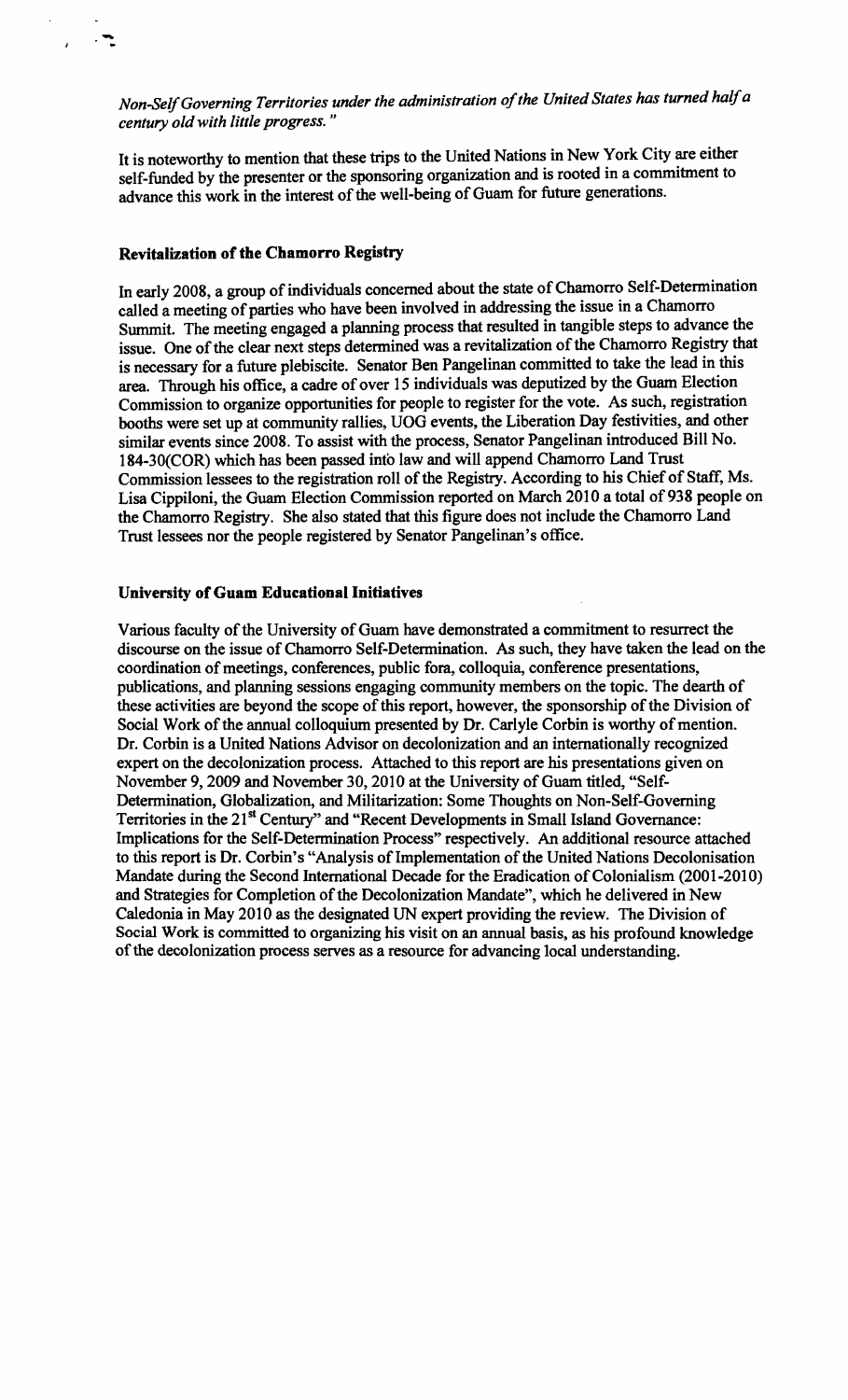Another educational initiative at the University of Guam entails the development of a course specifically focused on decolonization as it applies to the case of Guam. The faculty members are currently formulating the decolonization course and hope to have it added to the Chamorro Studies program curriculum in Spring of 2011. The course will likely be cross-listed with social work to make the information available to a wider range of students.

### **Published Scholarly Articles**

Contributing to the literature available in the area of Chamorro Self-Determination, two Chamorro attorneys who are now practicing on Guam published articles in their tenure as students with the University of Hawaii at Manoa. Their papers deepen the discussion of Chamorro Self-Determination by exploring the application of the UN Declaration on the Rights of Indigenous Peoples (Aguon) and examining the option of free-association with U.S. Citizenship (Gutierrrez). Aguon's article is contained in the attachments of this report and the citation is as follows:

Aguon, J. (2008). Other Arms: The Power of a Dual Rights Legal Strategy for the Chamorro People of Guam Using the Declaration on the Rights of Indigenous Peoples in U.S. Courts, 31 U. HAW. L. REV. 113.

Gutierrez's article is not contained in this report, however, the citation and introductory paragraph is as follows:

Copyright (c) 2003 William S. Richardson School of Law [H]University of Hawaii Asian-Pacific Law & Policy Journal

*COMMENT: Guam's Future Political Status: An Argument for Free Association with U.S. Citizenship* 

February, 2003 4 Asian-Pacific L. & Pol'y J. 5

Author Hannah M.T. Gutierrez 1. INTRODUCTION

For more than three hundred years, the island of Guam has been subjected to colonial rule and *deniedfull self-governance.* 1 *Spain claimed Guam in* 1565, *and established Spanish rule in*  1668. 2 *After the Spanish-American War, Guam's centuries-long colonizer formally ceded the island to the United States with the ratification of the Treaty of Paris in 1899. 3 With the* exception of a three-year period during World War II, when Japanese forces occupied Guam *(1941 to* 1944), *the island has since remained under the control ofthe United States.* 4 *At present, this island of U.S. citizens is "one of the oldest colonial dependencies in the world." 5 Currently, Guam is governed by an act of Congress, the Guam Organic Act of 1950. 6 The powers given to Guam under the Organic Act, however, are "merely delegated powers that can be changed or taken away at the will of Congress." 7 Guam's current political status is that of an*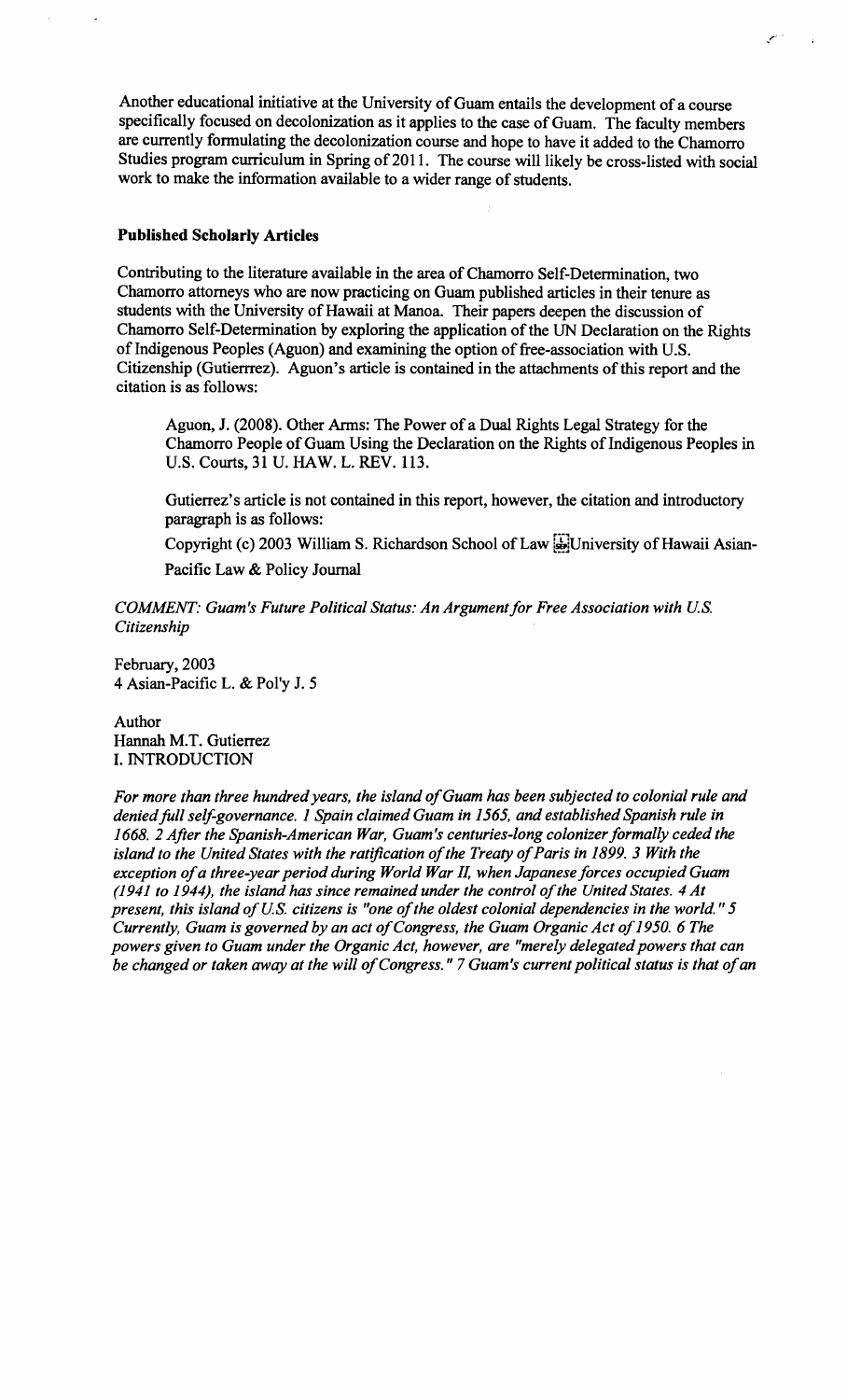*organized, unincorporated territory of the United States--a territory that has a civil government established by Congress but is not considered to be in transition to statehood.* 8 *The United Sates granted its citizenship to the "native inhabitants"* 9 *ofGuam with the signing ofthe Guam Organic Act; however, those who received their citizenship through this Act do not receive the full protections ofthe U.S. Constitution. 10* 

## u.s. **Congress Inidatives**

 $\mathbb{R}$ 

Federal funds (from DOl OIA) have been authorized for a political status educational program. The funds can be granted to Guam from the U.S. Department of Interior. It is recommended by the Subcommittee that the incoming Administration contact Assistant Secretary for Insular Affairs, US Department of Interior, Tony Babauta, to determine the designated use of the funds for the political status educational program. A recommendation has been suggested that the political status public education program can be better accomplished by the University of Guam. If this is the desired direction of the incoming Administration, a review of Public Law 23-147 would be necessary to determine if further legislation is needed to transfer the educational program to the University of Guam. It is noteworthy to mention that no money has been appropriated to fund the passage of the congressional initiative and as a result, no funds have been made available to Guam to fund said educational campaign.

# **Initiatives of Newly Elected Governor, the Honorable Edward B. Calvo**

The island's newly elected Governor of Guam has made a stern commitment toward Chamorro self-determination and exclaimed the administering power and Guam must change its relationship to one of a partnership where all interests are respected and considered. Throughout the campaign trail and especially during his inaugural address, he made assertions on the importance of this inalienable right and the "sacred trust" which must be given and to date has accomplished the following:

- 1. Appointed an Executive Director.
- 2. Empanelled the Board of Commission on Decolonization.
- 3. Submitted a supplemental budget request to fund the Commission immediately instead of waiting until the next budget call.